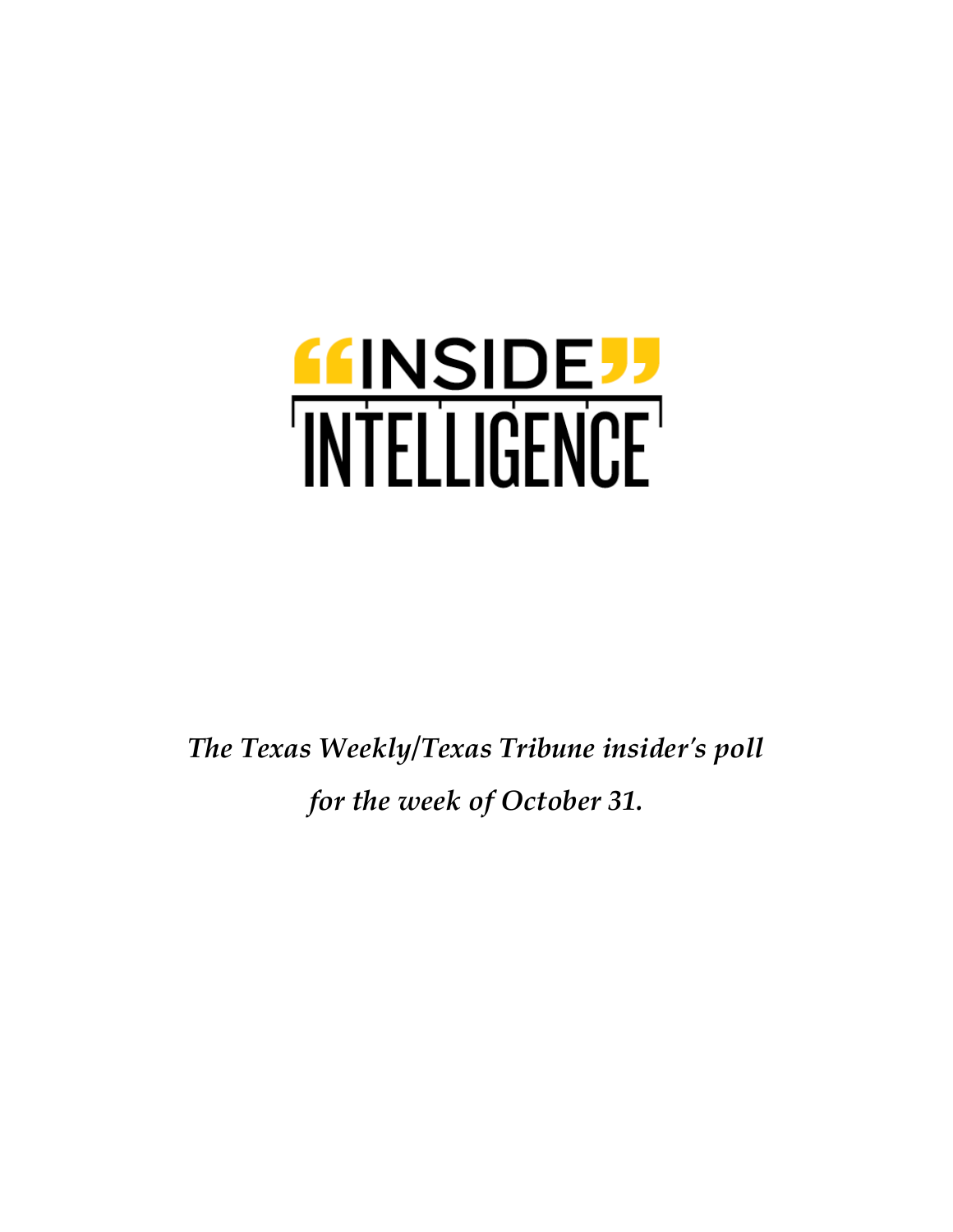

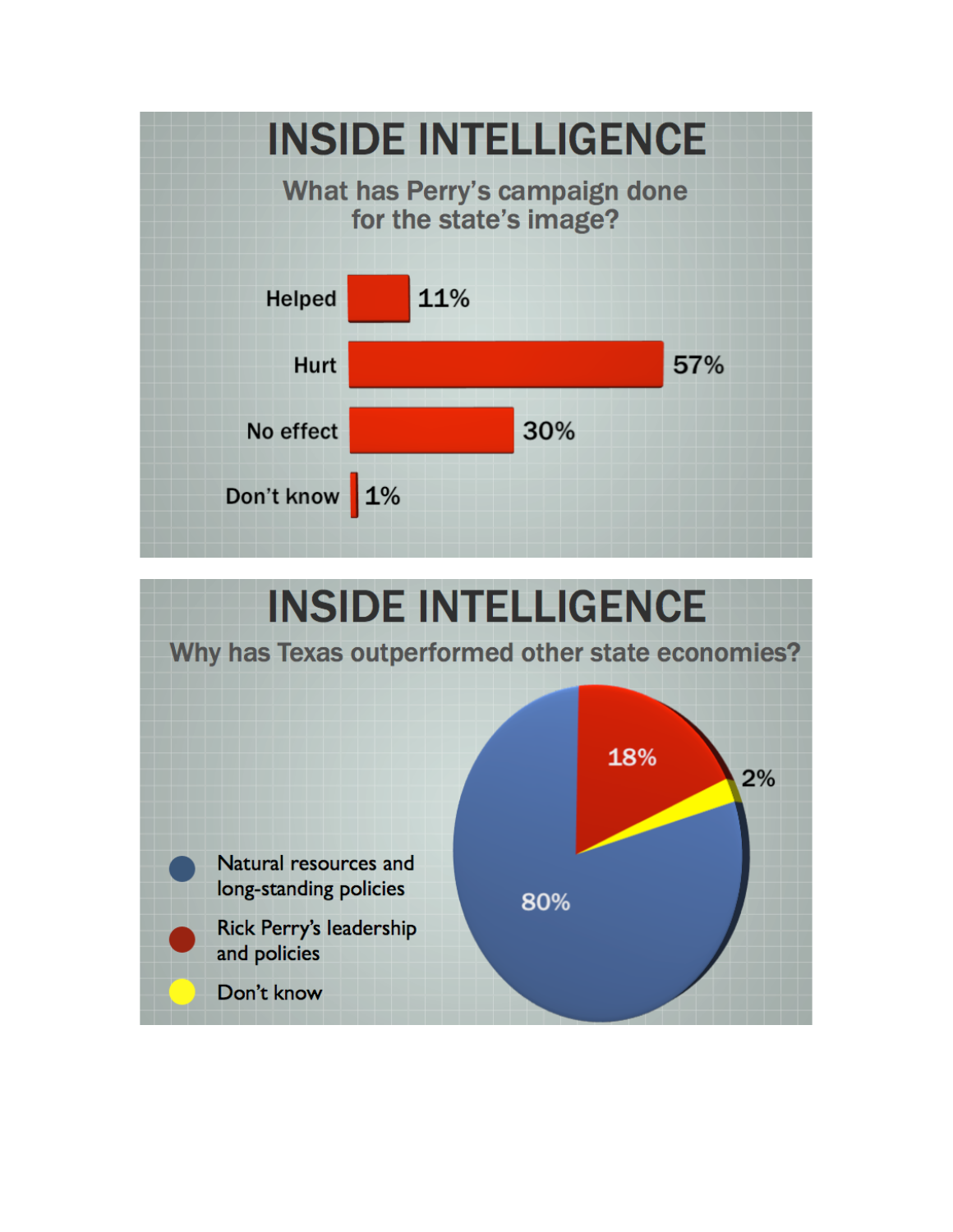

## **INSIDE INTELLIGENCE**

How does each of the following terms describe Gov. Rick Perry?

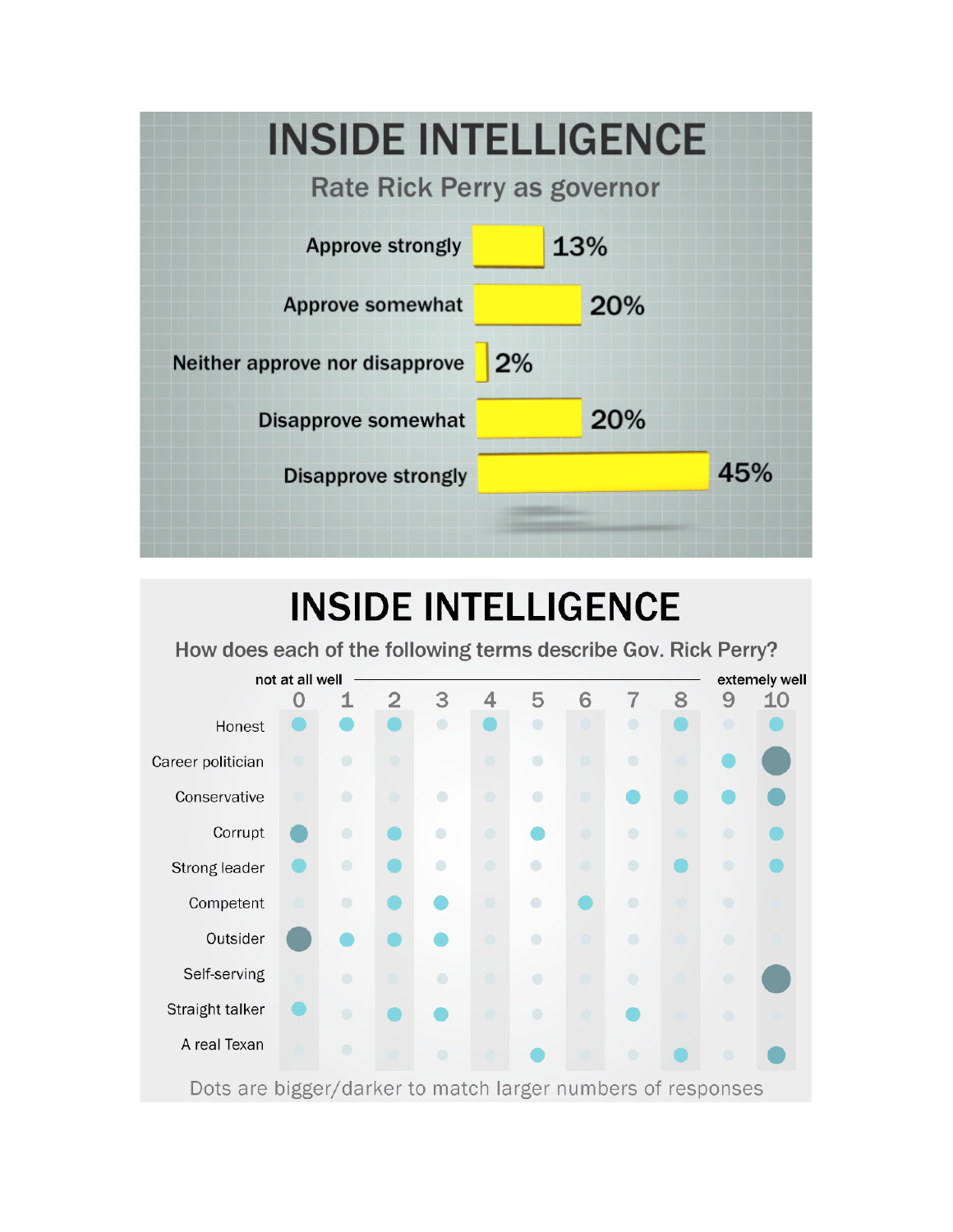## *Regardless of how you view Rick Perry, do you think his candidacy has helped, hurt, or had no effect on Texas's image among voters outside of the state?*

• "If I am an out-of-state business, why would I want to cast my lot with a conspiratorial redneck like Rick Perry by relocating to a gridlocked, leveraged, drought-stricken, illprepared, pay-to-play, corrupt state? If I am a family looking for good schools to prepare my child to compete in a global workforce, why would I come here? Perry has turned Texas into a chicken-fried banana republic."

- "Got site selection? Not anymore!"
- "Opponents bang but the noise rapidly fades."

• "Having the state discussed nationally never hurts. Especially when they say we had 4 aces dealt to us in Texas."

• "It's almost too painful to watch yet another play up the fake Texan shtick for votes. Makes me want to sue him for defamation of the State."

• "I don't think it's made it worse after 8 years of Dubya in the White House."

• "The country is finally having to look beyond the sound bites, and it's not pretty."

• "No everyone is like the Bush family."

• "It's not like the rest of the nation is just now hearing about RP."

• "Had the media probed his leadership and policies for the past 10 years, had he been held accountable, he wouldn't be running for president and we wouldn't be in this position of embarrassment."

• "Dumber and meaner than W is what I get from outside state and in DC from political observers"

• "The only way it could be worse is if he actually spit tobacco juice across the CNN stage and called AC a 'sissy boy'."

• "How is it possible to hurt Texas image outside"

• "All the back-wood, idiotic portrayals of Texas are being reinforced by this unprepared candidate and his arrogant team."

• "Texas is at the bottom of nearly every measurement that we should be pursing to be the best. Rick Perry has hurt Texas, not just its image."

• "The view of Texans as crude and ignorant has been reinforced"

• "No effect. Before the Perry candidacy, both east and west coasts thought we all had horses, guns, cowboy hats and the wrong stance on every issues affecting our country. Afterward, they still believe the same."

• "Reinforces our image as a state full of out-of-touch yokels."

• "Please."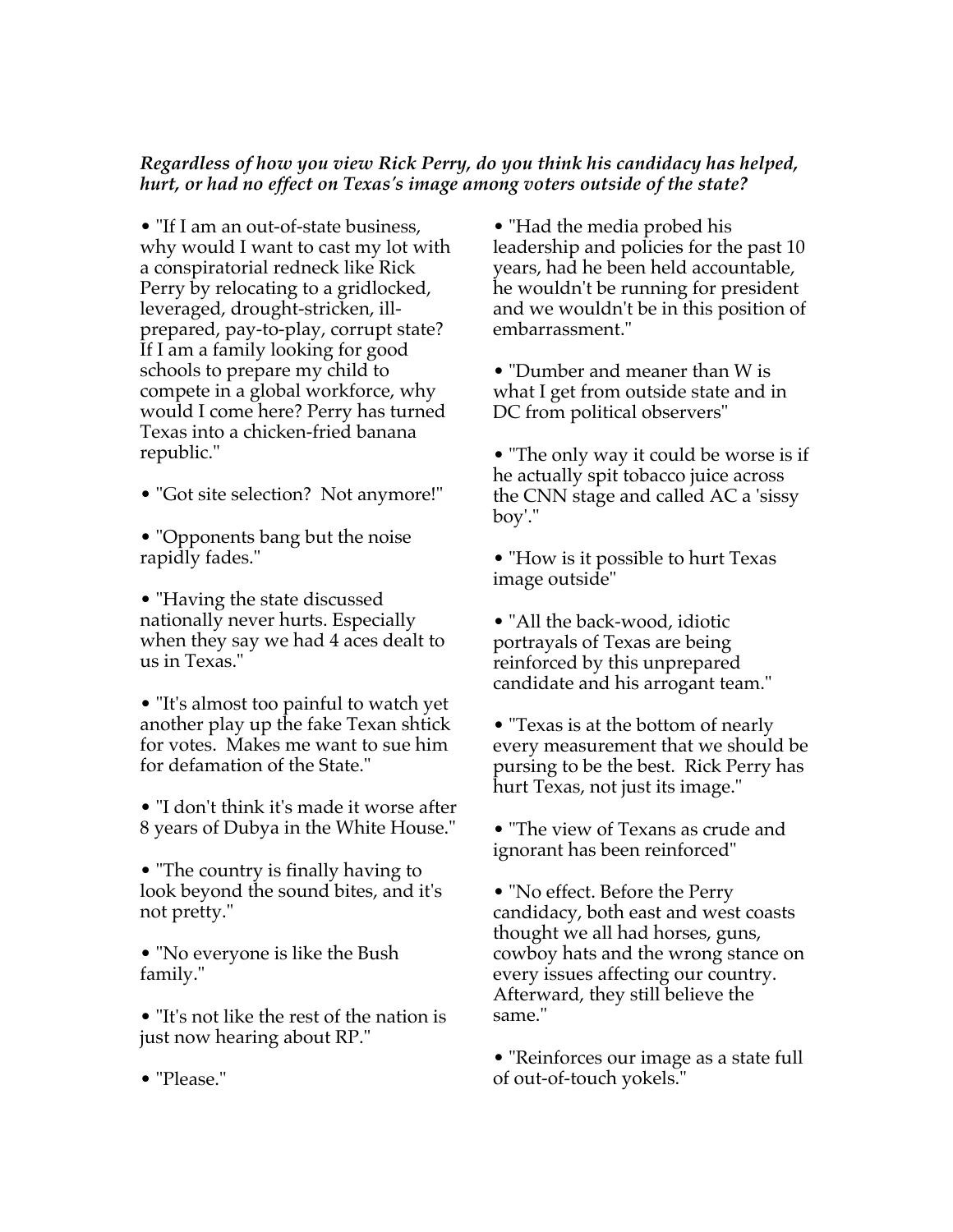• "Anyone who disagrees should" spend some time in a major airport and eavesdrop on some conversations. The buzz around the nation is, 'Texas is odd.'"

• "It's certainly shown the country just how bad are public schools are and how poorly we administer public health."

• "Texas' 'backwardness' on many social, economic and environmental issues/programs is now common knowledge in America more so than before the Governor began campaigning for the Presidency."

• "He merely confirms the image of Texas in the minds of most 'foreigners' (even more so than GWB)."

• "He reinforces it, but deserves little credit for that either."

• "He's partly stupid. Just the part that shows on TV."

• "It has simply reconfirmed what the rest of the country already thinks about our state. People like Debbie Riddle, Leo Berman and Louie Gohmert have done their part to make our state a national laughing stock as well."

• "It's helped. Now people don't think George W. Bush was that stupid."

• "Reminds rest of U.S. what they don't like about Texas -- the swagger and perceived rudeness and intolerance"

• "And yet it is still early!"

• "1000 people moving here a day for work speaks for itself."

• "We are once again the Bonzo Dog Dooh Dah Band of over-the-top guys who say it because they can get away with it. Even the lobby is offended. Ponzi schemes. Secession. Perry could come out for almost anything in the next few months and probably will. It's nuts."

• "He's only confirmed what others already think about Texas and Texans."

• "He has shown how pay-to-play is more prevalent in Texas than anywhere in the U.S."

*Some say Texas's natural resources and long-existing policies such as a constitutionally required balanced budget, no income tax, and a lenient regulatory environment are the main reasons the Texas economy has fared better than the national economy. Others say that Rick Perry's leadership in promoting policies such as low taxes, lenient regulation, and small government is the main reason the Texas economy has fared better than the national economy. Which would you say is closer to your own view?*

• "Fared better is both a temporal and relative. Yes natural resources have helped us weather a storm. But we're still a low-wage economy and just because we didn't fall to the mat

doesn't hide the fact that a lot of families are living month to month."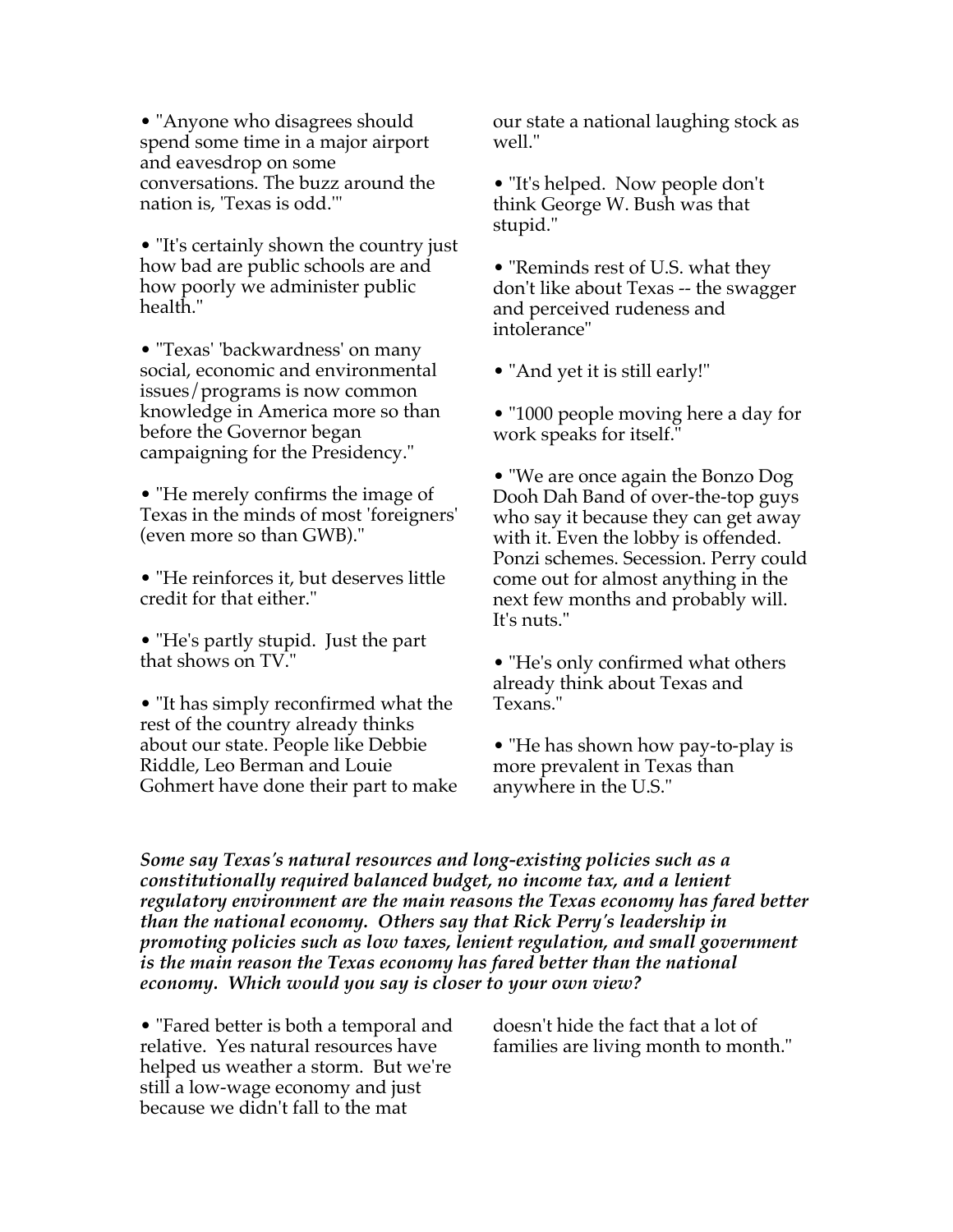• "Both questions are fundamentally conservative in their outlook; therefore, I can not differentiate. Natural resources, geography, climate, immigrants, and infrastructure have attracted people and businesses to Texas over the years."

• "Both."

• "Many states have resources but push policies to stop their harvest. Many states change tax policies yearly. Texas has a friendly regulatory climate and low taxes because Perry and the legislature have not changed their policies."

• "Like any career politician, you take what's available to you (long-existing policies) and make it your own."

• "Rick played the cards that were dealt to him. He played the hand well. He deserves credit for his play, and should thank his lucky stars he's from Texas!"

• "All of the above. Texas is blessed with natural resources and longstanding policies to encourage economic growth, and Governor Perry's leadership and policies have helped continue that growth."

• "I would add that Rick Perry's leadership and policies have put Texas in the place it is now, which is not only not entirely better than the rest of the country but is only temporary. When the chickens come home to roost, we will see the real impact of Rick Perry's tenure and it won't be pretty."

• "And he has done his best to dismantle those through methodical extension of executive powers and elaborate self referral schemes w/cartels of state contracts masquerading as 'privatization'"

• "Perry's done nothing but eat the state's equity in order to look like a fiscal conservative, although a real fiscal conservative would never destroy equity as a first choice."

• "Rick Perry is the 'Mack Brown' of Texas Governors. He will never get enough credit for all the things that he initiated while in office, but will certainly bear the brunt and criticism for everything that went wrong."

• "Perry has been dumb lucky"

• "No one ever thinks about the pilot when the plane lands safely. I guess he could have messed things up, but we've been on auto-pilot since Bullock died."

• "Nice weather hasn't hurt. Check back in Year Five of the justcommenced ten-year drought and let's see if the economy is still on track."

• "Natural resources and investment in educational and transportation infrastructure in previous decades has left us better off than the rest of the country. The latter advantage is rapidly disappearing after two decades of neglect. We will not remain an attractive place for new business for long. You get what you pay for."

• "Although Perry (along with Bush and a conservative legislature) has helped limit the number of new entitlements."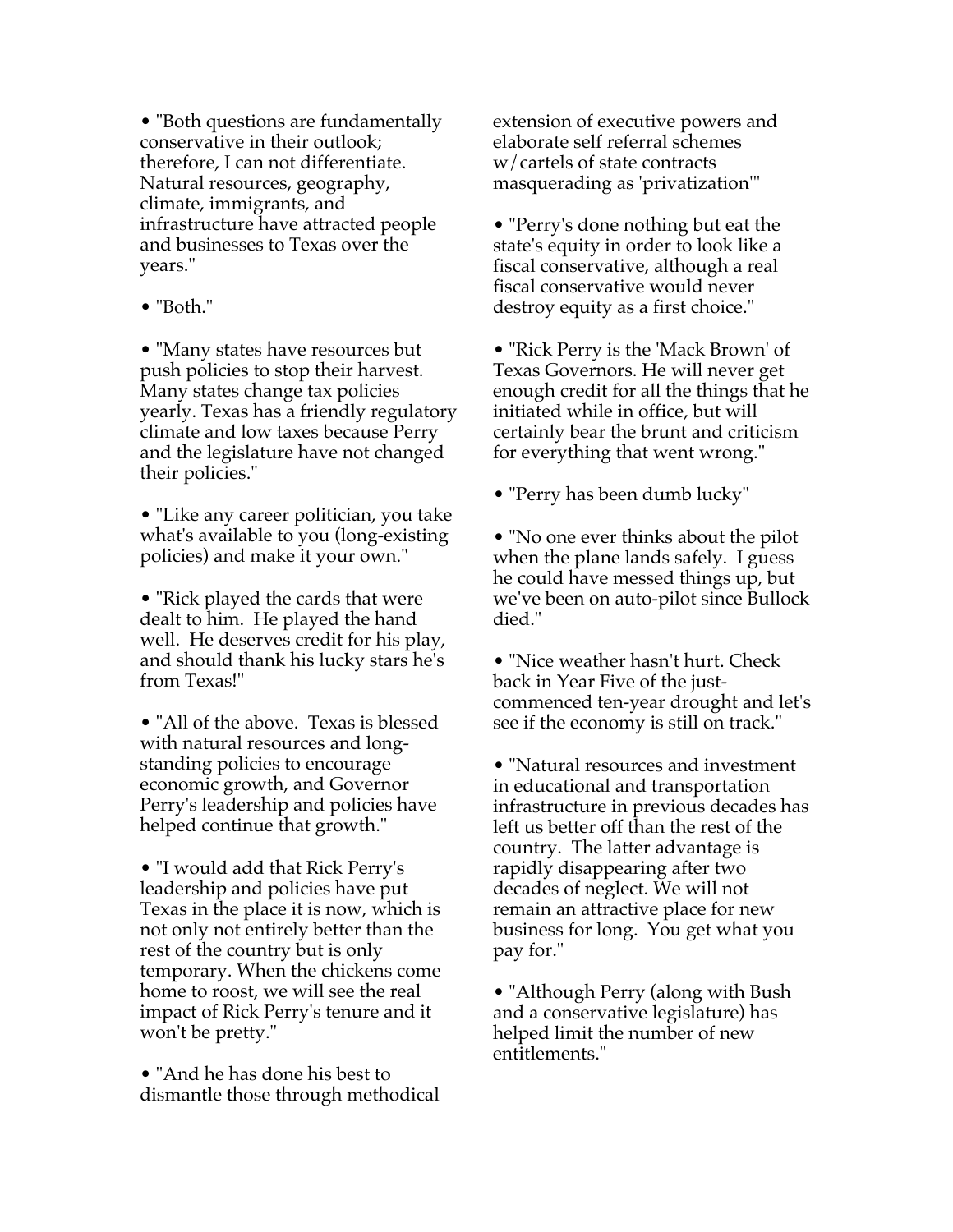• "The accidental governor, through sheer longevity, has become much stronger than many others to hold the seat. He's a true democrat, in that he really needs the work. He's never had a real job."

• "But to Perry's credit, he didn't screw it up, and there is something to be said for that."

• "Natural resources main factor. Other policies you mention actually hurt growth."

• "Perry deserves some credit for maintaining low taxes. The rest of it was bequeathed to Texas by God and our forbearers, and exploited by Perry."

• "When a governor helps create an environment that welcomes and is

conducive to the growth of business you have jobs. As a client once said, Gov. Perry understands that poor people don't hire, growing and thriving businesses hire."

• "It's both."

• "Perry's business friendly policies have certainly helped but aren't the main cause of TX success."

• "The Legislature has always been fiscally conservative whether controlled by D's or R's. Perry inherited a tax structure and business environment in place for yours. He has done a disservice to the state by 'kicking the can down the road' in Medicaid, education, and borrowed money to pay for highway construction. The bill will come due when he is gone, but that is the plan."

## *How would you rate the job Rick Perry has done as governor?"*

• "I know people will disagree, but Texas is the envy of many states and the governor and legislature deserve much of the credit."

• "In 11 years under his term, Texas has seen two school finance lawsuits, twice that the state's budget has been majorly in the hole, caters to special interests (HPV mandate), caters to his rightwing base (sanctuary cities, sonogram before abortions, voter ID), and yet we find our state worse off then it was when Dubya was here."

• "He has had but one focus ... partisan politics. But his string is at end."

• "In almost every measurement that impacts middle class families

(education, higher ed costs, children's healthcare, insurance, utility costs) Texas lags in the good stuff and leads in the bad stuff."

• "No vision for the future. No improvements in any of the statistics to show for his decade in office."

• "His critics can say what they want, but Texans have said 'YES' every time he's been on the ballot for Governor. If you're a D, that either says something good about the man or something bad about your candidates."

• "Perry has fiddled, while Texas burns. We've got some very serious challenges ahead, driven primarily by demographics, yet we've continued to kick the can down the road."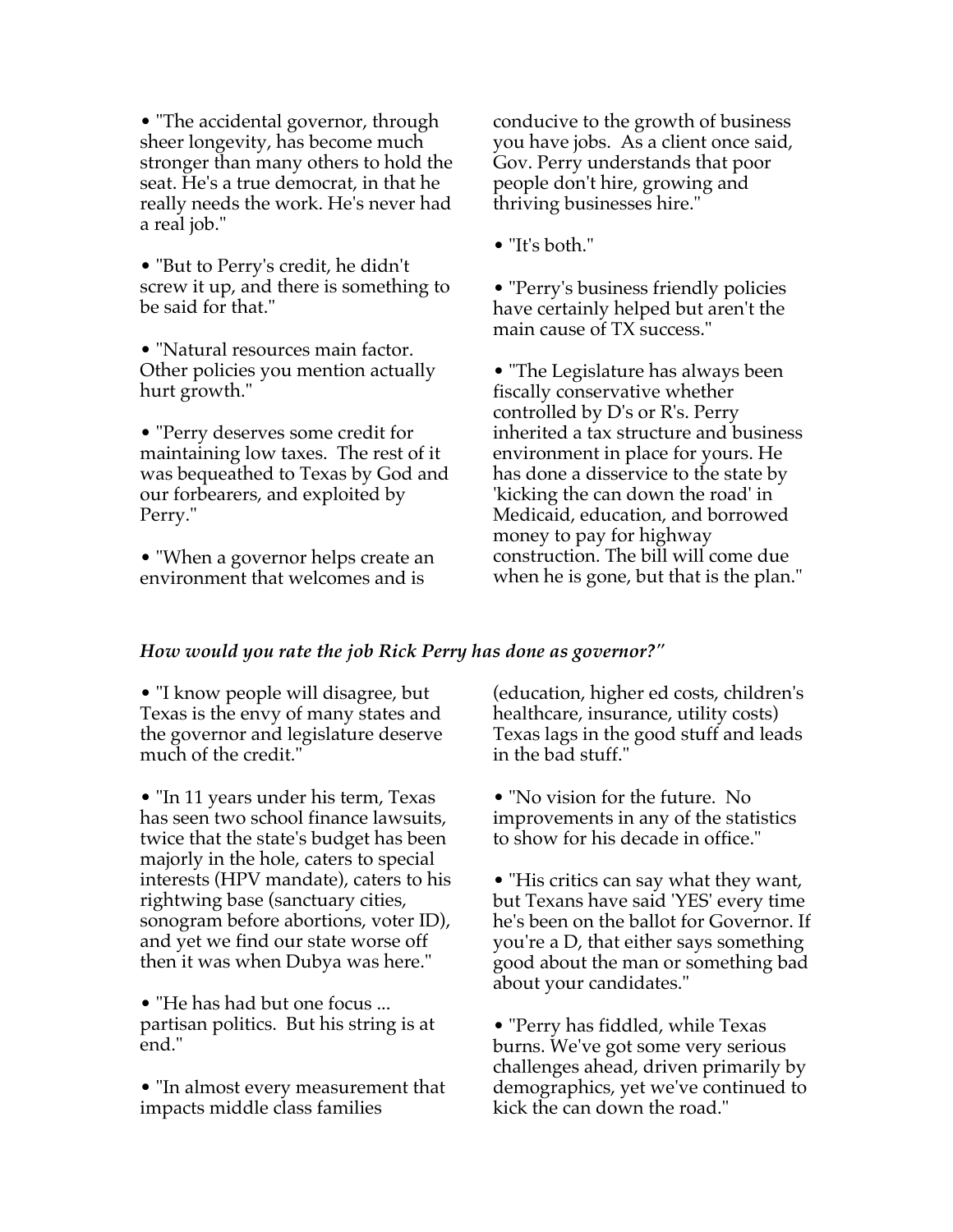• "Outstanding judicial appointments; real leadership in protecting the Rainy Day Fund and limiting the size of government; bold attempts to address transportation and infrastructure issues"

• "Despite the narrative to the contrary, Perry was an accidental governor. A byproduct of the election of George W. Bush as the 43rd president."

• "He's not doing a job at all. Once session started, he declared his 'emergency' priorities and left town to sell books."

• "Personal politics has always trumped serious policy for Perry. Long-term state problems -- water, education, roads, health insurance - have been ignored or slighted, with bill coming due after he's left office. No attempt to work with fellow officials on hard work of governance."

• "He avoids taking responsibility and boldly offering leadership."

• "Real issues don't matter, only what is good for Rick."

• "Disapproval isn't the word if you have children."

## *Here are several descriptive words or phrases. Using a 0-10 scale, where 0 means "not at all well" and 10 means "extremely well," please tell us how well each item describes Governor Rick Perry.*

• "The dude's for real."

• "'Real Texan' is an interesting, perfectly subjective category. My bias: real Texans work for a living. As a Texan who has worked everything from hauling firewood, to roofing houses, to an educated profession (paying my own student loans) I can't call him a 'real Texan'. And real Texans also don't carry a pistol while jogging!"

• "How do you define a real Texan?"

• "Career Politician - so many use that word as a pejorative. It's not, or rather - it shouldn't be. But anyone who's spent as much time in office as he has is certainly a career politician. 'Washington Outsider' - hell yes! Didn't you read Fed Up?"

• "Most of what he wants people to believe is not true; most of what he doesn't want them to believe is."

• "If I understand scale, 10 is intensity measure, meaning 10 on corrupt means extremely corrupt honest score of 0 means not honest"

• "Not sure if 'Strong, Conservative Leader who is dishonest and barely competent' is a winning slogan, but nothing else is working."

• "Corrupt, self-serving . . . how else do you become a millionaire while in office?"

• "Corporate Whore who got rich on public salary by being paid off for favors he did friends"

• "Although I disagree strongly with his ideology, his tactics and his